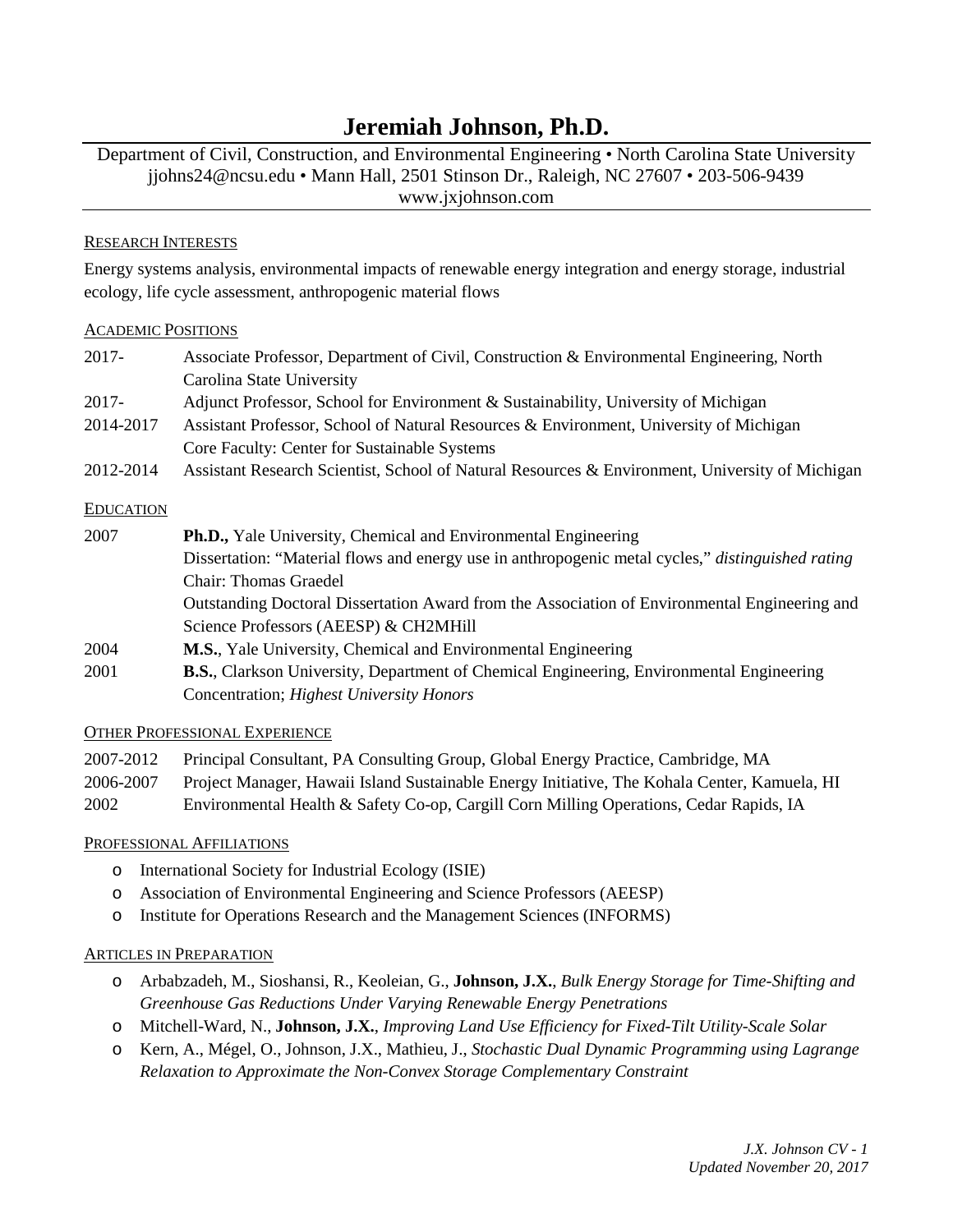- o Neema, B., **Johnson, J.X.**, *Carbon Mitigation Potential of Grid Scale Battery Energy Storage for Peak Load Shaving Application*
- o Afshari, S., Wolfe, J., Nazir, M. Hiskens, I.A., **Johnson, J.X.**, Mathieu, J.L., Lin, Y., Barnes, A.K., Geller, D.A., Backhaus, S.N., *An Experimental Study of Energy Consumption in Buildings Providing Ancillary Services*
- o Mueller, K., **Johnson, J.X.**, DeCarolis, J., *Life Cycle Assessment of Reverse Electrodialysis*
- o Hollingsworth, J., **Johnson, J.X.**, DeCarolis, J., *Environmental and Economic Impacts of Greenhouse-Integrated Solar Photovoltaics*
- o Alfaro, J., Miller, S., **Johnson, J.X.**, *Understanding the Decision between Centralized and Decentralized Generation with Renewable Energy for Rural Electrification Using Agent-Based Model*

#### REFEREED PUBLICATIONS

*Google Scholar: Total citations – 690; h-index – 12*

- 30. Ryan, N.A., Lin, Y., Mitchell-Ward, N., Mathieu, J., Johnson, J.X., *Life Cycle Environmental Impacts of using Li-Ion Batteries for Power System Reserves*, in review, 2017.
- 29. Ryan, D., **Johnson, J.X.**, *Determining Power System Capacity Value of Steam-Constrained Cogeneration*, in review, 2017.
- 28. Lin, Y., Mathieu, J., **Johnson, J.X.,** Hiskens, I.A., Backhaus, S., *Explaining Inefficiencies in Commercial Buildings Providing Power System Ancillary Services,* Energy and Buildings, 152: 216-226, 2017.
- 27. **Johnson, J.X.**, *Location or Insolation: the Importance of Siting in Emissions Mitigation from Solar Photovoltaics*, WIREs Energy and Environment, 6: 1-11, 2017.
- 26. Forrester, S., Zaman, A. Mathieu, J., **Johnson, J.X.**, *Policy Barriers for Multiple Services from Energy Storage*, Electricity Journal, in press, 2017. [Editorial review]
- 25. Ryan, N.A., **Johnson, J.X.**, Keoleian, G.A., Lewis, G., *Decision Support Algorithm to Guide Method Selection for Quantifying Emissions from Electricity Consumption*, Journal of Industrial Ecology, in press, 2017.
- 24. Arbabzadeh, M., Keoleian, G.A., **Johnson, J.X.**, *Parameters Driving Environmental Performance of Energy Storage Systems Across Grid Applications*, Journal of Energy Storage, 12: 11-28, 2017.
- 23. Novacheck, J., **Johnson, J.X.**, *Diversifying Wind in Real Power Systems,* Renewable Energy, 106: 177- 185, 2017.
- 22. Alfaro, J.F., Miller, S.A., **Johnson, J.X.**, Riolo, R.R., *Agent Based Modeling for Stakeholder Engagement and Decision Making in Electricity System Planning,* Energy Policy, 101: 317–331, 2017.
- 21. Ryan, N., Keoleian, G.A., **Johnson, J.X.**, *Comparative Assessment of Models and Methods to Calculate Grid Electricity Emissions,* Environmental Science & Technology, 50(17): 8937–8953, 2016.
- 20. Chiang, A., Keoliean, G., Moore, M.R., **Johnson, J.X.,** *Emission Abatement Costs and Benefits of Siting an Offshore Wind Farm: A Spatial Analysis of Lake Michigan*, Ecological Economics, 130: 263-276, 2016.
- 19. Good, J., **Johnson, J.X.,** *Impact of Inverter Loading Ratio on Solar Photovoltaic System Performance,*  Applied Energy, 177: 475–486, 2016.
- 18. Lin, Y., **Johnson, J.X.,** Mathieu, J., *Emissions Impacts of Using Distributed Energy Storage for Power System Reserves*, Applied Energy, 168: 444-456, 2016.
- 17. Arbabzadeh, M., **Johnson, J.X.**, Keoleian, G.A., Rasmussen, P., Thompson, L., *Twelve Principles for Green Energy Storage in Grid Applications*, Environmental Science & Technology, 50(2): 1046-1055, 2016.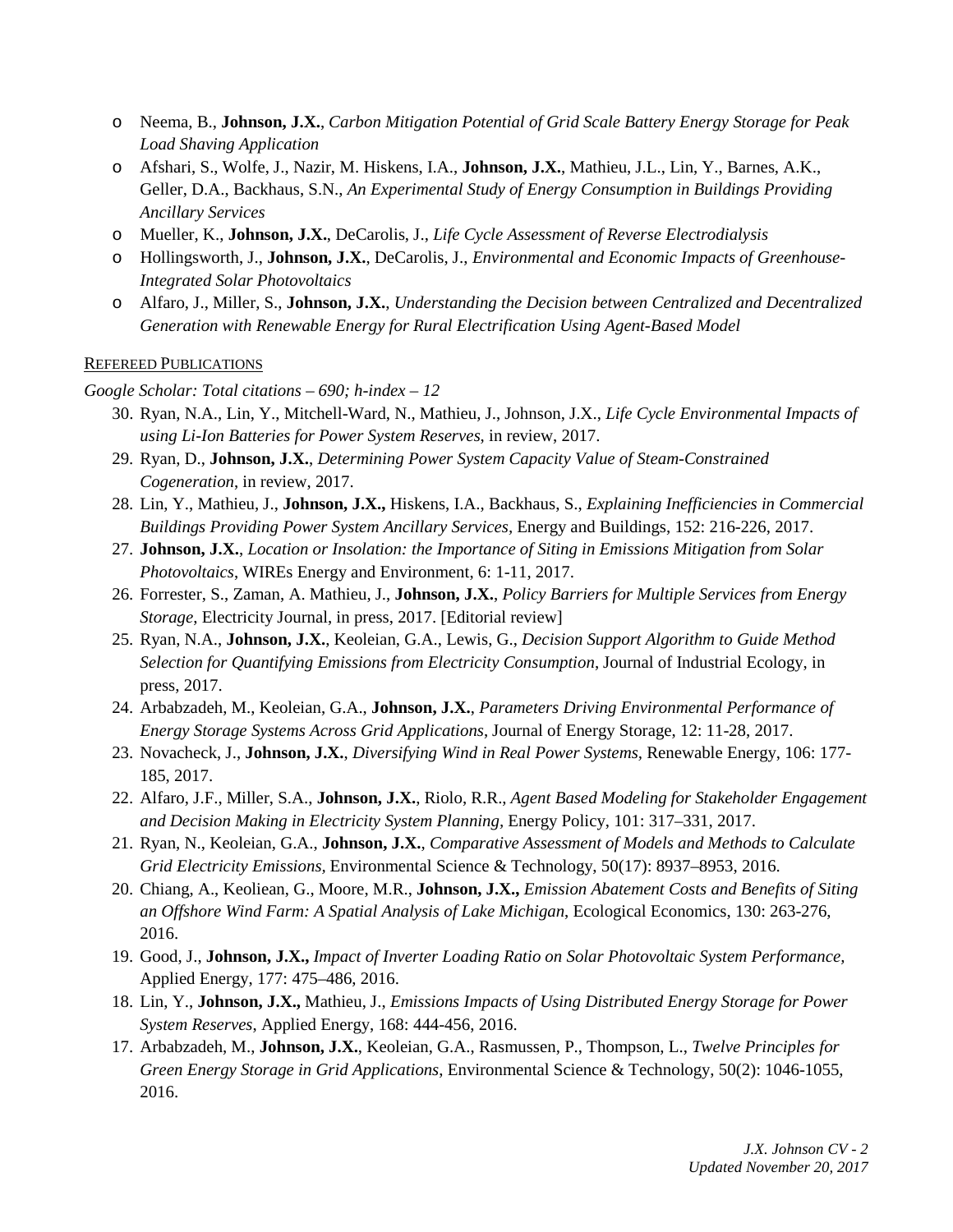- 16. **Johnson, J.X.**, Novacheck, J., *The Impact of Coal Plant Retirements on Emissions Mitigation from Renewable Portfolio Standards*, The Electricity Journal, 28 (8): 59–68, 2015. [Editorial review]
- 15. Novacheck, J., **Johnson, J.X**., *The Environmental and Cost Implications of Solar Energy Preferences in Renewable Portfolio Standards*, Energy Policy, 86: 250-261, 2015.
- 14. **Johnson, J.X.**, Novacheck, J., *Emissions Reductions from Expanding State-Level Renewable Portfolio Standards,* Environmental Science & Technology, 49(9): 5318-5325, 2015.
- 13. Arbabzadeh, M., **Johnson, J.X.**, De Kleine R., Keoleian, G.A., *Vanadium redox flow batteries to reach greenhouse gas emissions targets in an off-grid configuration*, Applied Energy, 146: 397-408, 2015.
- 12. **Johnson, J.X.**, De Kleine R., Keoleian, G.A., *Assessment of Energy Storage for Transmission-Constrained Wind*, Applied Energy, 124: 377–388, 2014.
- 11. **Johnson, J.X.**, McMillan, C.A., Keoleian, G.A., *Evaluation of Life Cycle Assessment Recycling Allocation Methods: The Case Study of Aluminum*, Journal of Industrial Ecology, 17 (5): 700–711, 2013.
- 10. **Johnson, J.**, Chertow, M., *Climate Stabilization Wedges in Action: A Systems Approach to Energy Sustainability for Hawaii Island,* Environmental Science & Technology, 43(7): 2234-2240, 2009.
- 9. **Johnson, J.**, Reck, B., Wang, T., Graedel, T.E., *The Energy Benefit of Stainless Steel Recycling,* Energy Policy, 36 (1): 181-192, 2008.
- 8. **Johnson, J.**, Graedel, T.E., *The "Hidden" Trade of Metals in the United States,* Journal of Industrial Ecology, 12 (5/6): 739-751, 2008.
- 7. Wang, T., Mao, J., **Johnson, J.**, Reck, B., Graedel, T.E., *Anthropogenic Metal Cycles in China,* Journal of Material Cycles and Waste Management, 10 (2): 188-197, 2008.
- 6. **Johnson, J.**, Harper, E.M., Lifset, R., Graedel, T.E., *Dining at the Periodic Table: Metals Concentrations as They Relate to Recycling*, Environmental Science & Technology, 41(5): 1759-1765, 2007.
- 5. **Johnson, J.**, Schewel, L., Graedel, T.E., *The Contemporary Anthropogenic Chromium Cycle*, Environmental Science & Technology, 40 (22): 7060-7069, 2006.
- 4. Harper, E.M., **Johnson, J.**, Graedel, T.E., *Making Metals Count: Applications for Material Flow Analysis*, Environmental Engineering Science, 23 (3): 493-506, 2006.
- 3. **Johnson, J.**, Gordon, R.B., Graedel, T.E., *Silver Cycles: The Stocks and Flows Project, Part 3*, JOM: Journal of the Minerals, Metals, and Materials Society, 58 (2): 34-38, 2006.
- 2. **Johnson, J.**, Jirikowic, J., Bertram, M., van Beers, D., Gordon, R.B., Henderson, K., Klee, R.J, Lanzano, T., Oetjen, L., Graedel, T.E., *Contemporary Anthropogenic Silver Cycle: A Multilevel Analysis*, Environmental Science & Technology, 39 (12): 4655-4665, 2005. [Featured on cover]
- 1. **Johnson, J.**, Bertram, M., Henderson, K., Jirikowic, J., Graedel, T.E., *The Contemporary Asian Silver Cycle: One-Year Stocks and Flows*, Journal of Material Cycles and Waste Management*,* 7 (2): 93-103, 2005.

# CONFERENCE PROCEEDINGS

- 4. Afshari, S., Wolfe, J., Nazir, M. Hiskens, I.A., **Johnson, J.X.**, Mathieu, J.L.,Lin, Y., Barnes, A.K., Geller, D.A., Backhaus, S.N., *An Experimental Study of Energy Consumption in Buildings Providing Ancillary Services*, IEEE Integrated Smart Grid Technologies Conference (IGST), 2017.
- 3. Lin, Y., Mathieu, J., **Johnson, J.X.,** *Stochastic optimal power flow formulation for environmental dispatch strategy with energy storage*, IEEE 19th Power Systems Computation Conference (PSCC), 2016.
- 2. Lin, Y., Hiskens, I., Backhaus, S., **Johnson, J.X.,** Mathieu, J. *Explaining inefficiencies in buildings providing ancillary services*, 2016 ACEEE Summer Study on Energy Efficiency in Buildings, August 2016.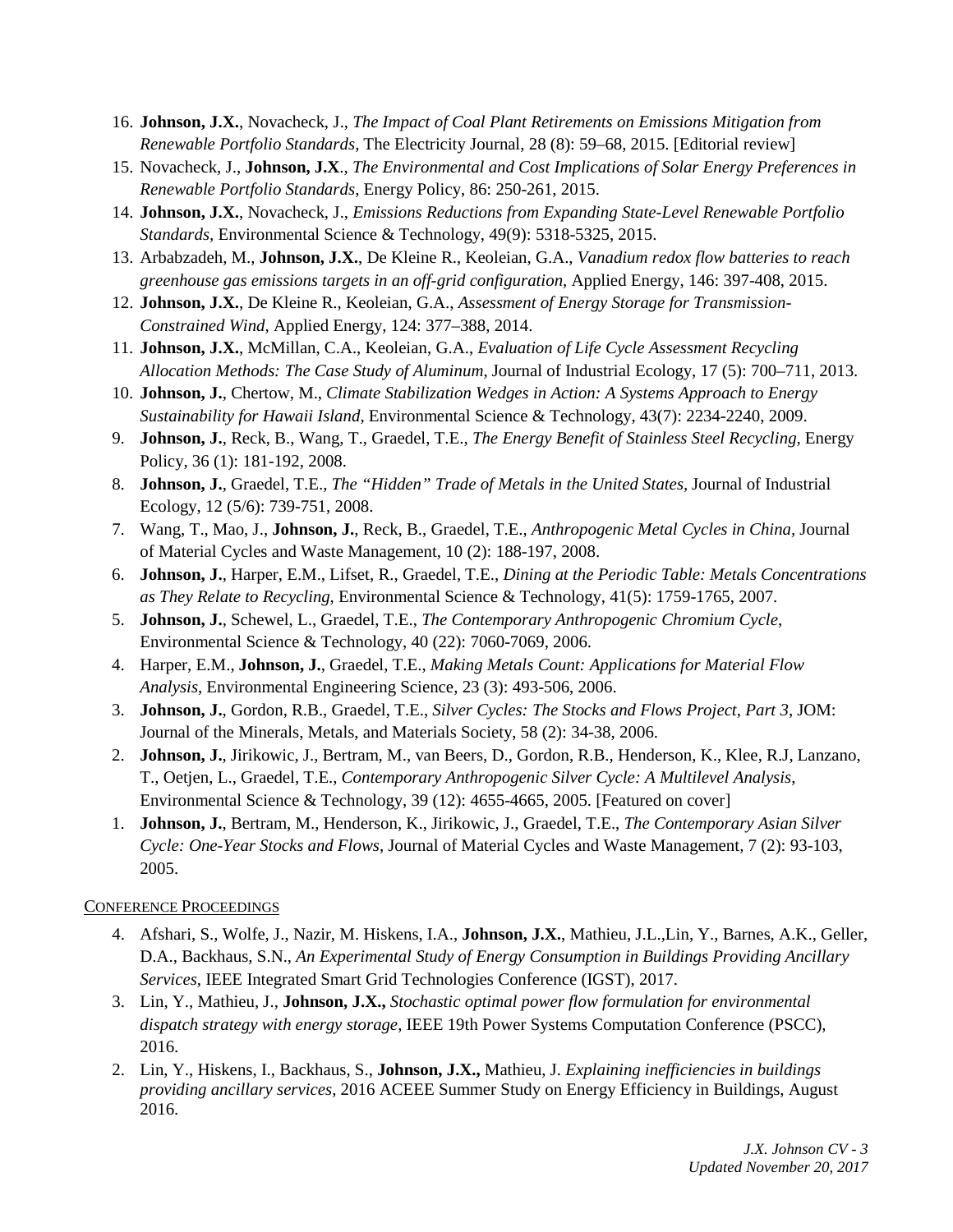1. **Johnson, J.**, Chertow, M., *A Systems Approach to Energy Sustainability in Hawai'i County*, IEEE Proceedings of the 42nd Hawaii International Conference on System Sciences, Waikoloa, Hawaii, 2009.

### NON-REFEREED PUBLICATIONS

- o **Johnson, J.**, Novacheck, J., Barteau, M., Lyon, T., Expanding the Renewable Portfolio Standard for Michigan: A Study, University of Michigan Energy Institute, January 2015.
- o **Johnson, J.**, Chertow, M., Davies, M., Gagne, C., Hausfather, Z., Lippert, D., Analysis and Recommendations for the Hawaii County Energy Sustainability Plan, The Kohala Center, 2007.
- o **Johnson, J.**, book review for "Transforming Sustainability Strategy into Action: The Chemical Industry", Ecological Economics, 61: 194-195, 2007.
- o **Johnson, J.**, Leistra, D., Opton-Himmel, J., Smith, M., Baseline Energy Analysis for Hawaii Island, sponsored and distributed by the Kohala Center, Kamuela, Hawaii, 2006.

# FUNDING AND AWARDS

- o North Carolina Policy Collaboratory, Co-PI (PI: J DeCarolis), North Carolina Energy Storage Study, 2017-2018, **\$200,000**.
- o University of Michigan Office of Research and Rackham Graduate School: Distinguished Faculty & Grad Student Seminars Program, Co-PI (PI: J. Mathieu), Emerging Topics in Sustainable Electric Power Systems, 2016-2017, **\$15,000**.
- o National Science Foundation: Environmental Sustainability, Co-PI (PI: M. Xu), UNS: U.S.-China: Integrated Systems Modeling of Food-Energy-Water (FEW) Nexus for Urban Sustainability, 2016-2020, **\$499,990**.
- o National Science Foundation: Environmental Sustainability, PI (Co-PI: J. Mathieu), Environmental Impacts of Using Distributed Energy Storage for Power System Reserves, 2015-2018, **\$310,000**.
- o University of Michigan, Transforming Learning for a Third Century Program, Co-PI (with 18 others), Transforming Sustainability Education and Case-Based Teaching, 2015-2018, **\$1,595,749**.
- o University of Michigan Energy Institute, with J. Mathieu, Assessing the Environmental Impacts of Providing Power System Reserves with Demand Response and Distributed Energy Storage – Grant Renewal, 2015, **\$40,000**.
- o University of Michigan, M-Cubed, Co-PI (with J. Mathieu, I. Hiskens), Improving the Energy Efficiency of Buildings Participating in Power System Ancillary Services, 2015-2016, **\$60,000**.
- o U.S.-China Clean Energy Research Center, Co-PI (with G. Keoleian), Electricity and Material Sourcing Scenario Analysis to Guide Vehicle Technology Strategies Implementation Proposal, 2015, **\$68,000**.
- o 5 Lakes Energy, PI, A Dynamic Tool for Evaluating Carbon Mitigation Options from Existing Power Plants in Michigan, Phase II, 2015, **\$54,251**.
- o University of Michigan Energy Institute, with J. Mathieu, Assessing the Environmental Impacts of Providing Power System Reserves with Demand Response and Distributed Energy Storage, 2014, **\$40,000**.
- o The Energy Foundation and 5 Lakes Energy, PI, A Dynamic Tool for Evaluating Carbon Mitigation Options from Existing Power Plants in Michigan, 2014, **\$45,622**.
- o University of Michigan Energy Institute, PI, Evaluation of Alternative Design Considerations for Renewable Portfolio Standards, 2014, **\$45,200**.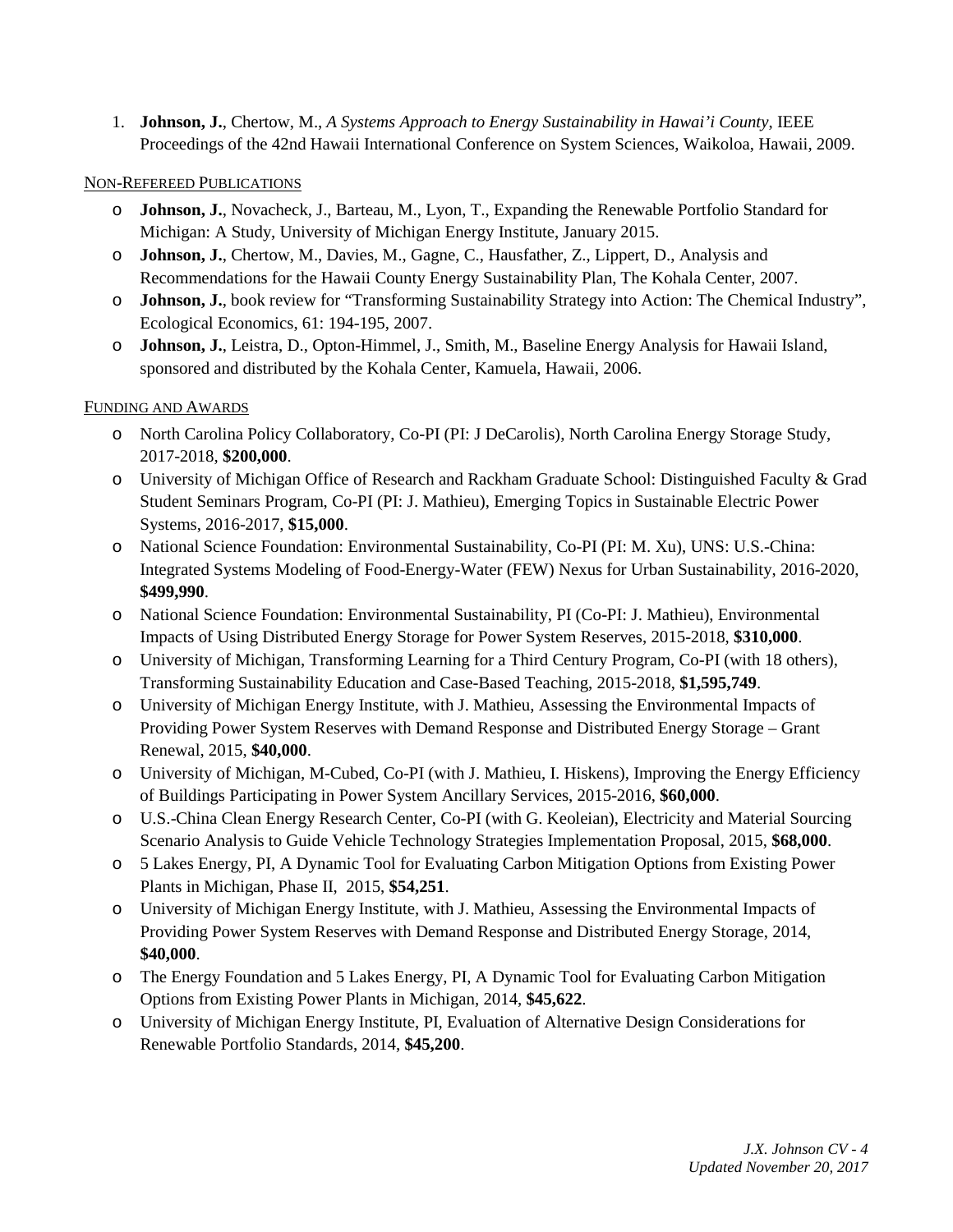- o National Science Foundation: Sustainable Energy Pathways Program, Co-PI (by invitation; PI: L. Thompson), Non-Aqueous Redox Flow Battery Chemistries for Sustainable Energy Storage, 2012-2016, **\$1,750,000**.
- o University of Michigan: Rackham Centennial Fellowship, Student Support Josh Novacheck, Environmental Impacts of Various Renewable Grid Integration, 2013, **\$6,000**.
- o Association of Environmental Engineering and Science Professors (AEESP) & CH2MHill Outstanding Doctoral Dissertation Award, 2007, **\$1,000**.
- o International Precious Metals Institute: Student Award, 2004, **\$1,500**.
- o Intel Award for Environmental Innovation, 2002.

# PRESENTATIONS  $[*=$  INVITED;  $# =$  KEYNOTE]

- o 2017: ASME Power and Energy Conference; University of Michigan Emerging Topics in Sustainable Electric Power Systems Seminar Series; INFORMS; International Society for Industrial Ecology/International Symposium for Sustainable Systems and Technology (x4); Association of Environmental Engineering and Science Professors (x3)
- o 2016: INFORMS; ACEEE Summer Study on Energy Efficiency in Buildings; IEEE 19th Power Systems Computation Conference; EPRI ENV-Vision\*; International Symposium for Sustainable Systems and Technology (x4)
- o 2015: Golisano Institute of Sustainability, Rochester Institute of Technology\*; Electrochemical Society (ECS) Meeting; Energy Policy Research Conference; International Society for Industrial Ecology (x3); Association of Environmental Engineering and Science Professors; International Symposium for Sustainable Systems and Technology (x2); Engineering Sustainability
- o 2014: IEEE Power & Energy Society General Meeting; EPA Carbon Standards Technical Meeting\*; International Symposium for Sustainable Systems and Technology (x2); University of Michigan – SNRE\*; University of Michigan – Env Eng\*; Purdue University\*
- o 2013: Yale University\*; Midland American Chemical Society Fall Scientific Meeting #
- o 2012: University of Michigan SNRE
- o 2009: Columbia University\*; Massachusetts Institute of Technology\*; University of California Santa Barbara\*; Hawaii International Conference on System Sciences
- o 2007: National Research Council of the National Academies\*
- o 2006: Gordon Research Conference on Industrial Ecology; International Stainless Steel Forum; CHROMIUM\*
- o 2005: International Society for Industrial Ecology; National Science Foundation Conference on Biocomplexity in the Environment
- o 2004: Gordon Research Conference on Industrial Ecology
- o 2001: International Waste Education and Research Consortium

# **TEACHING**

North Carolina State University

- o CE297: Sustainable Infrastructure (Fall 2017)
- o CE796: Environmental Life Cycle Assessment (Spring 2018)

University of Michigan

- o NRE615: Renewable Electricity & the Grid (Winter 2015, 2016, 2017)
- o NRE550/STRAT566: Systems Thinking for Sustainable Development & Enterprise (Winter 2016, 2017)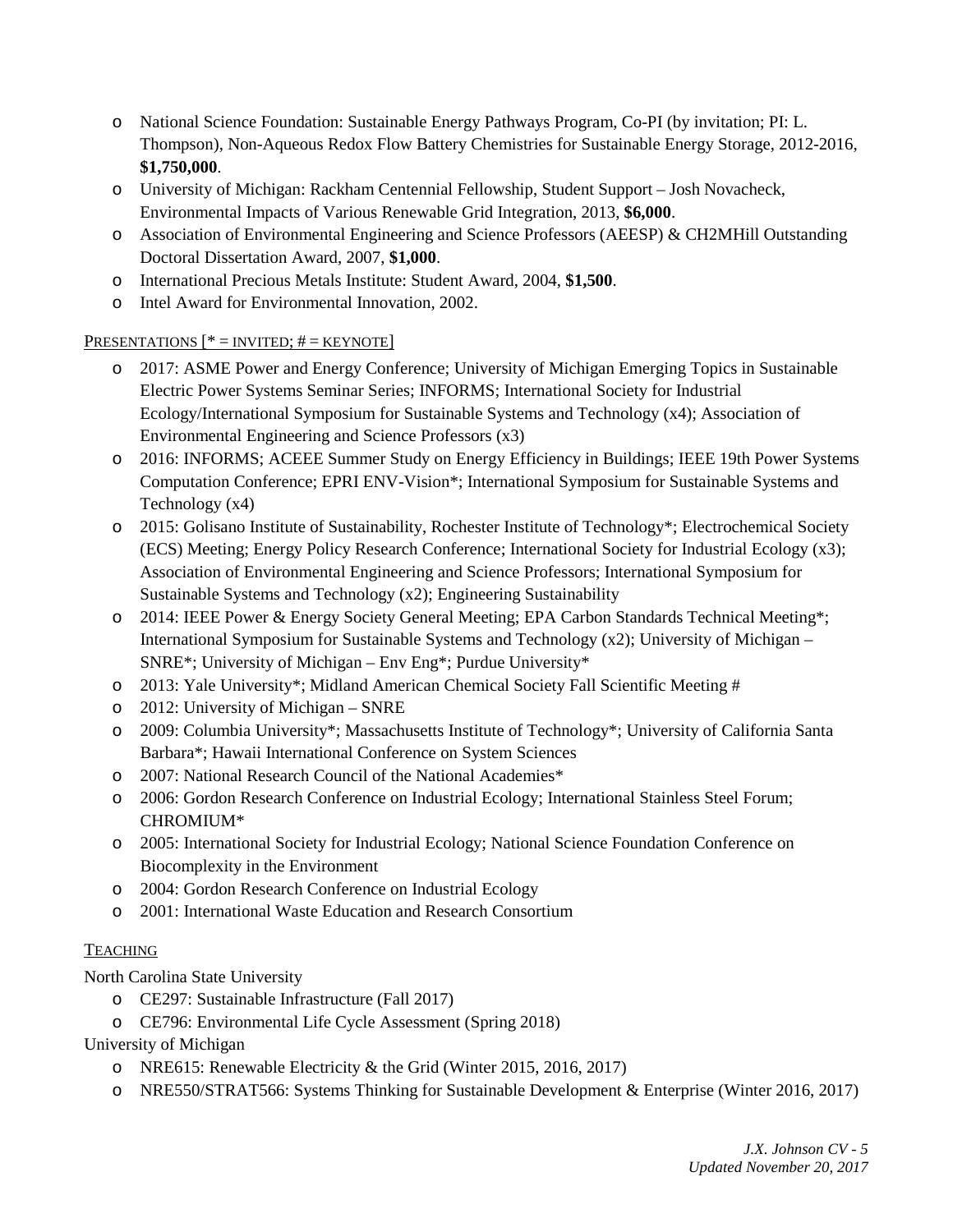- o Dow Sustainability Academy Executive Education at Ross School of Business (2017)
- o Guest lectures: ESE501 (Fall 2014, Fall 2015, Fall 2016); CEE567 (Winter 2015); ENG100 (Fall 2013); UROP (Summer 2015)

# Yale University

- o FES500: Greening the Industrial Facility, Teaching Fellow, two semesters
- o FES300: Technology and Environment, Teaching Fellow, one semester
- o CENG120: Introduction to Environmental Engineering, Teaching Fellow, one semester

# PUBLISHED TEACHING CASES

- 5. Kraus, A., Mashburn, B., **Johnson, J.X.**, *Green Mountain Power & Tesla Powerwall: Innovation within a Conservative Industry*, Michigan Sustainability Case, 2016.
- 4. Szczepanik, B., Cole, D., Neema, B., Taddei Arriola, P.D., **Johnson, J.X.**, *A Radioactive Decision: Should DTE Energy Build Fermi III?*, Michigan Sustainability Case, 2016.
- 3. Golrokian, M., Ilayian, R., **Johnson, J.X.**, *Ohio Renewable Energy Portfolio Standard Freeze*, Michigan Sustainability Case, 2016.
- 2. Miranda-Blackney, T., Cui, Y., Santiago, A., Talbot, J., **Johnson, J.X.**, *Renewable Energy at the National Aquarium*. WDI Publishing, case 1-430-451, 2016.
- 1. Ryan, D., Bednar, D., Cecco, L., MV Reddy, P., **Johnson, J.X.**, *Evading the Death Spiral: Minnesota's Value of Solar Tariff*. WDI Publishing, case 1-430-450, 2015.

### **STUDENT ADVISEES**

Doctoral students

- o (Co-chair) Nicole Ryan, School of Natural Resources & Environment, University of Michigan, September 2016 to present
- o (Co-chair) Maryam Arbabzadeh, School of Natural Resources & Environment, University of Michigan, September 2013 to present; recipient of Dow Doctoral Fellowship, Barbour Scholarship (declined), and Rackham Pre-doctoral Fellowship

Doctoral student committees

- o Morteza Taiebat, University of Michigan, September 2016 to present
- o Vineet Raichur, Design Science Program, University of Michigan, August 2015

# Post-doctoral fellows

- o Sina Afshari, 2016-2017, currently: Ecosense Lighting
- o Yashen Lin, 2014-2016, currently: National Renewable Energy Laboratory

# Master's theses

- o (Co-Chair) Sydney Forrester, School for Environment and Sustainability, September 2016 to present
- o (Chair) Bhuvan Neema, School for Environment and Sustainability, November 2015 to present
- o (Committee) Kate Mueller, Civil, Construction, & Environmental Engineering, 2017-present
- o (Committee) Joseph Hollingsworth, Civil, Construction, & Environmental Engineering, 2017-present
- o (Chair) Xinwei Li, School of Natural Resources & Environment, December 2015-2017, currently: doctoral student at UC Davis
- o (Chair) Dan Ryan, School of Natural Resources & Environment and Ross School of Business, January 2015-2017, currently: Associate at EDF Renewable Energy
- o (Co-Chair) Nicole Ryan, School of Natural Resources & Environment and Mechanical Engineering, 2015-2016, currently: doctoral student at University of Michigan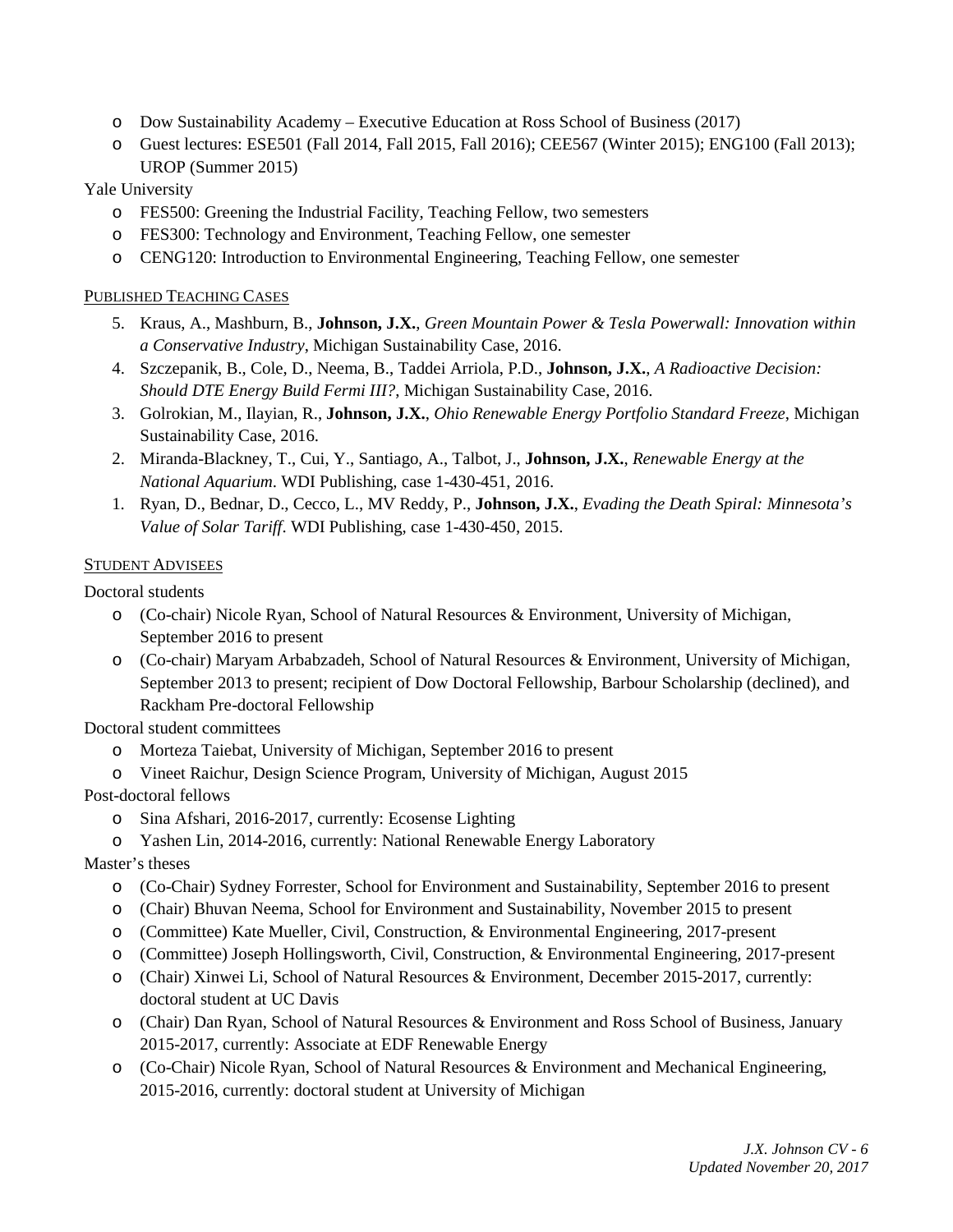- o (Chair) Shreyas Vangala, School of Natural Resources & Environment, 2015-2016, currently: Strategy Analyst at New York Power Authority
- o (Chair) Joshua Novacheck, Mechanical Engineering and School of Natural Resources & Environment, University of Michigan, January 2013 to December 2014; recipient of the Dow Masters Fellowship; currently: Electricity System Research Engineer at the National Renewable Energy Laboratory

# Master's projects

- o Southeast Michigan Regional Energy Office, Municipal Street Lighting Consortium: Deshpande, Durand, Liang, Liu, McGinnis, 2015-2016
- o SunEdison Solar Strategies: Heidenreich, Serron, Kletter, Underwood, Azgaldov, Dahagama, Wolff, 2014-2015
- o Transportation Solutions to Reduce Fossil Fuel Dependence on Hawaii Island: Madrazo, Epstein, McManamon, Medina, Wen, 2013-2014

# SELECTED SERVICE

- o North Carolina State University Energy Collaborative, Organizing Committee (2017-present)
- o International Symposium on Sustainable Systems and Technology (ISSST) Organizing Committee (2017 present), Program Co-Chair (2016-present), and Leadership Committee (2014-present)
- o Committee member: President Schlissel's Committee on Greenhouse Gas Reduction, 2014-2017.
- o Committee member: UM Central Power Plant Expansion Committee, 2016-2017.
- o Judge in Renewable Energy Case Competition, Ross School of Business, University of Michigan, 2012, 2014-2016
- o Advisor for University of Michigan Social Venture Fund, 2014-2017.
- o Committee member: Scholarship (SNRE, Dow Sustainability Fellows), 2016-present
- o Committee member: School for Environment and Sustainability Transition Team Administrative Structures, 2016-present
- o Erb Institute Teaching Case Judge, 2014.
- o Dow Sustainability Project Advisor, Value of Solar in Michigan, 2014.
- o Reviewer: National Science Foundation, Environmental Science & Technology, Nature Energy, Energy Policy, Journal of Industrial Ecology, Applied Energy, Landscape and Urban Planning, PLOS One

# PRESS

- o Maloney, P., "First do no harm: Michigan researchers publish storage sustainability guidelines" *Utility Dive*, February 22, 2016.
- o Balaskovitz, A., "Michigan researchers issue guidelines for sustainable energy storage" *Midwest Energy News*, February 19, 2016.
- o Allington, A., "States wavering on standards for renewable energy" *National Public Radio, Marketplace,*  July 24, 2015.
- o Balaskovitz, A., "Natural gas or renewables? New model helps states decide" *Midwest Energy News*, March 23, 2015.
- o Balaskovitz, A., "Energy policy takes center stage in state Legislature this year" *MiBiz*, March 1, 2015.
- o Ignaczak, N., "Can we power the Mitten with energy freedom?" *Concentrate*, February 11, 2015.
- o WEMU News, interview on Michigan Renewable Portfolio Standard, January 20, 2015.
- o Tsao, S., "Study: Higher Michigan RPS would boost wind, solar," *Argus Media*, January 14, 2015.